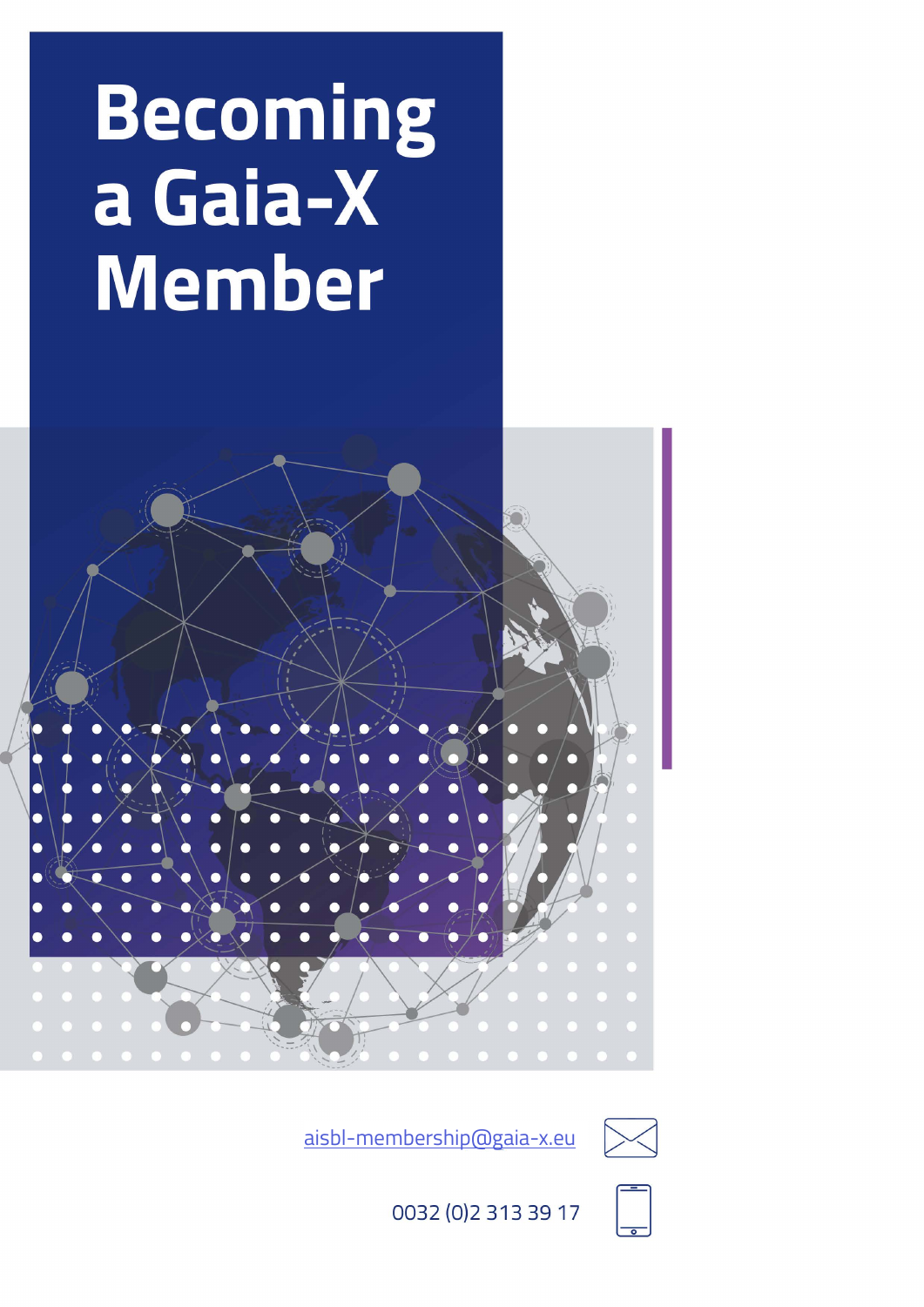# Why join us as a member?



### **Lay the foundations:**

Get exclusive access to technical development, decision making and consultation processes on technical aspects.



### **Exchange Knowledge:**

Fully access all collaboration platforms, webinars and deep dives, helping you learn more about Gaia-X and share your experiences.



### **Shape the future:**

Participate actively in the working groups and committees within the Association.



### **Set standards:**

Be part of an open discussion about the standards Gaia-X should be based on and ensure accessibility for all users and domains.

**Get funding opportunity updates:** Receive monthly communication on relevant funding opportunities at European and national levels. Get support from Gaia-X Projects and Proposals Office to find the best partners and get all relevant details on the calls of your interest, ranging from basic requirements to evaluation criteria.

### **Get promoted:**

- Associate your membership launch with a joint announcement through our social media channels;
- Promote our collaboration through a joint press release and reinforce quotes from the two CEOs;
- Be part of a dedicated social media campaign running over two weeks following the release and informing about your news, activities, events throughout the year;
- Co-organise your events, webinars, workshops alongside Gaia-X;
- Lay your views through interviews or editorial pieces alongside Gaia-X;
- Take part in various testimonials throughout the year;
- Sponsor our events on a first come basis and taking advantage of a dedicated communication campaign, specifically running a dedicated campaign during that event.